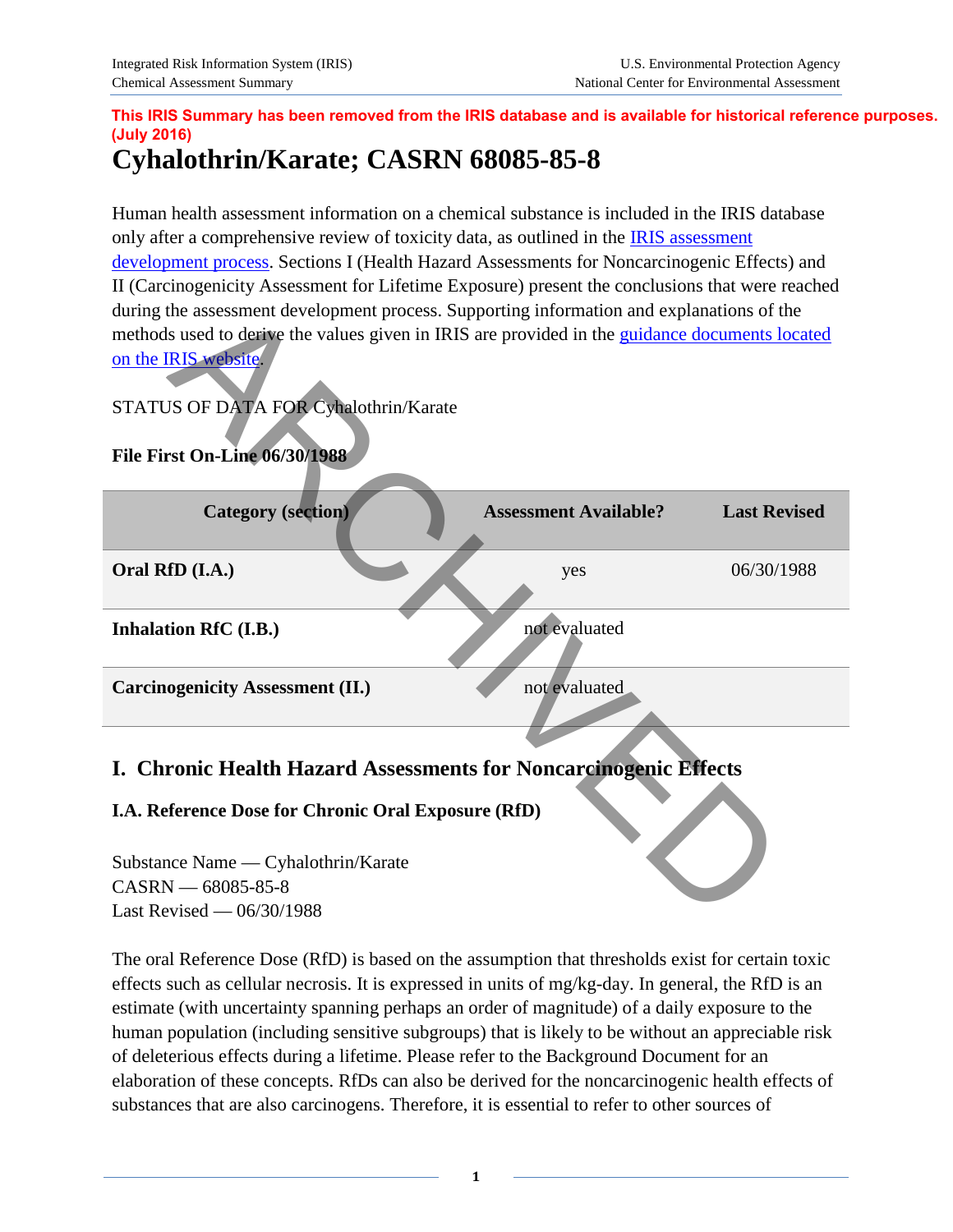information concerning the carcinogenicity of this substance. If the U.S. EPA has evaluated this substance for potential human carcinogenicity, a summary of that evaluation will be contained in Section II of this file.

#### **I.A.1. Oral RfD Summary**

| <b>Critical Effect</b>                                                                                                                                                                                                                                                                              | <b>Experimental Doses*</b>                                          | UF  | <b>MF</b>    | <b>RfD</b>          |
|-----------------------------------------------------------------------------------------------------------------------------------------------------------------------------------------------------------------------------------------------------------------------------------------------------|---------------------------------------------------------------------|-----|--------------|---------------------|
| <b>Reduced body weight</b><br>gain preceding<br>pregnancy; reduced<br>body weight gain in<br>offspring during<br>weaning period<br><b>3-Generation</b><br><b>Reproduction Study in</b><br><b>Rats</b><br><b>Coopers Animal Health</b><br>and Imperial Chemical<br>Industries, 1984                  | NOEL: 10 ppm (0.5)<br>mg/kg/day)<br>LEL: 30 ppm (1.5)<br>mg/kg/day) | 100 | $\mathbf{1}$ | $5E-3$<br>mg/kg/day |
| *Conversion Factors -- 1 ppm = $0.05$ mg/kg/day (assumed rat food consumption)<br>I.A.2. Principal and Supporting Studies (Oral RfD)<br>Coopers Animal Health, Inc. and Imperial Chemical Industries, Ltd. 1984. MRID No. 00154802.<br>Available from EPA. Write to FOI, EPA, Washington, DC 20460. |                                                                     |     |              |                     |

#### **I.A.2. Principal and Supporting Studies (Oral RfD)**

Cyhalothrin was administered in the diet at dose levels of 0, 10, 30, and 100 ppm throughout the duration of the study. The principal effect noted was a reduction in body weight gain for both males and females during the premating periods and for pups during the weaning period. There also appeared to be a decrease in the number of viable pups in the F2A and F3B generations at the highest dose level.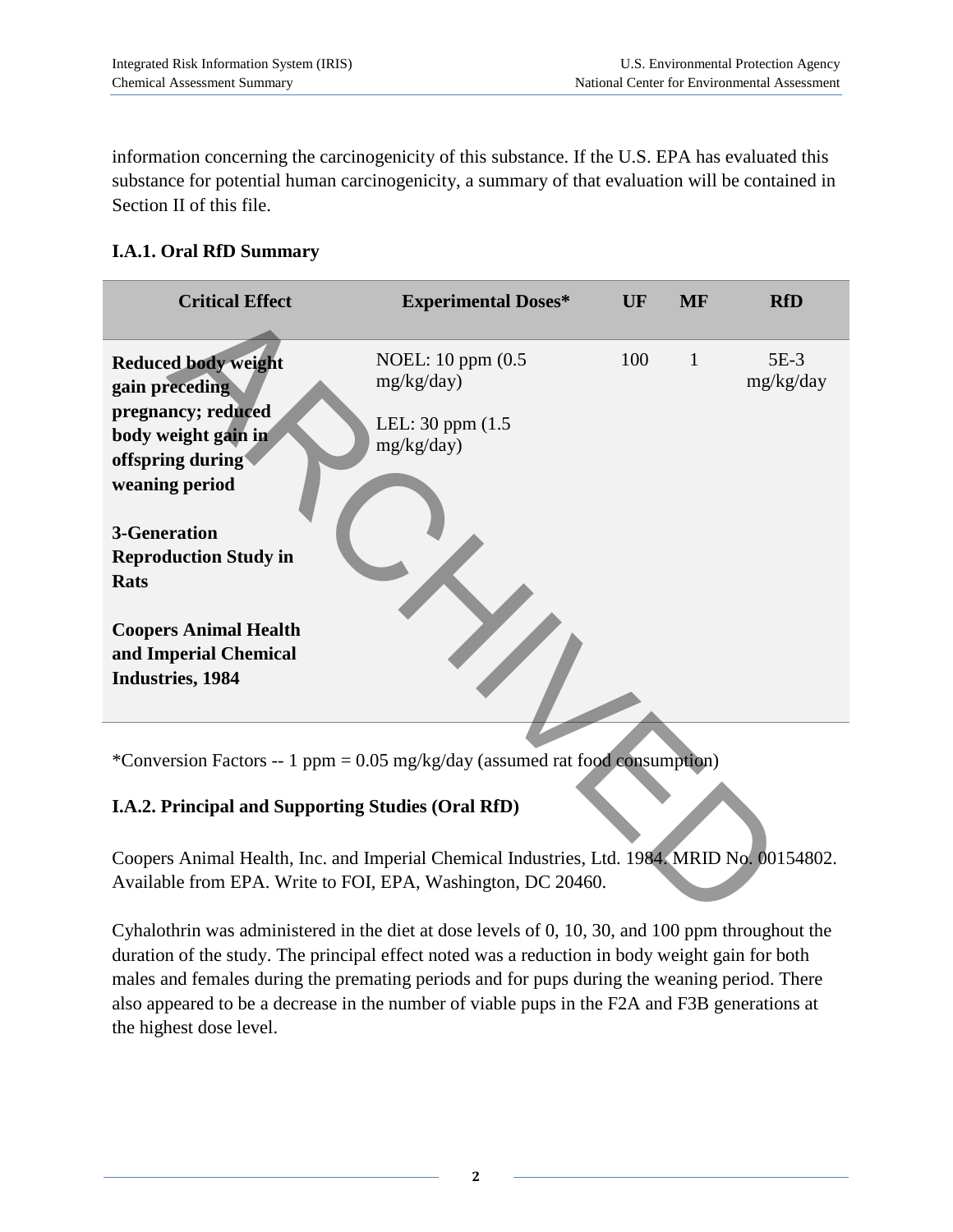## **I.A.3. Uncertainty and Modifying Factors (Oral RfD)**

UF — An uncertainty factor of 100 was used to account for the inter- and intraspecies differences. An additional UF was not considered necessary since the chronic rat study and other studies generally showed higher NOELs; thus, the toxicological endpoint in the 3-generation reproduction study is the most sensitive indicator of Cyhalothrin's toxicity.

MF — None

## **I.A.4. Additional Studies/Comments (Oral RfD)**

Data Considered for Establishing the RfD:

1) 3-Generation Reproduction - rat: Principal study - see previous description; core grade guideline (Imperial Chemicals Industries, 1984)

2) 2-Year Feeding - rat: NOEL=2.5 mg/kg/day; LEL=12.5 mg/kg/day (reduced body weight gain, food consumption, plasma triglycerides); core grade guideline (Coopers Animal Health, 1984)

3) 26-Week Oral (capsule) - dog: NOEL=1 mg/kg/day; LEL=2.5 mg/kg/day (passage of liquid feces); core grade guideline (Imperial Chemicals Industries, 1981a)

4) Teratology - rat: Maternal toxicity NOEL=10 mg/kg/day; Maternal toxicity LEL=15 mg/kg/day (reduced body weight, food consumption); Teratogenic and Fetotoxic NOEL=15 mg/kg/day (HDT); core grade minimum (Imperial Chemicals Industries, 1981b)

5) Teratology - rabbit: Maternal toxicity NOEL=10 mg/kg/day; Maternal toxicity LEL=30 mg/kg/day (decrease in body weight gain); Teratogenic and Fetotoxic NOEL=30 mg/kg/day (HDT); core grade minimum (Imperial Chemicals Industries, 1981c) None<br> **Natifional Studies/Comments (Oral RfD)**<br>
Innsidered for Establishing the RfD:<br>
Inneration Reproduction - rat: Principal study - see previous description; core grade<br>
(Imperial Chemicals Industries, 1984)<br>
Par Feedin

Data Gap(s): none

#### **I.A.5. Confidence in the Oral RfD**

 $Study$ — High Database — High  $RfD$  — High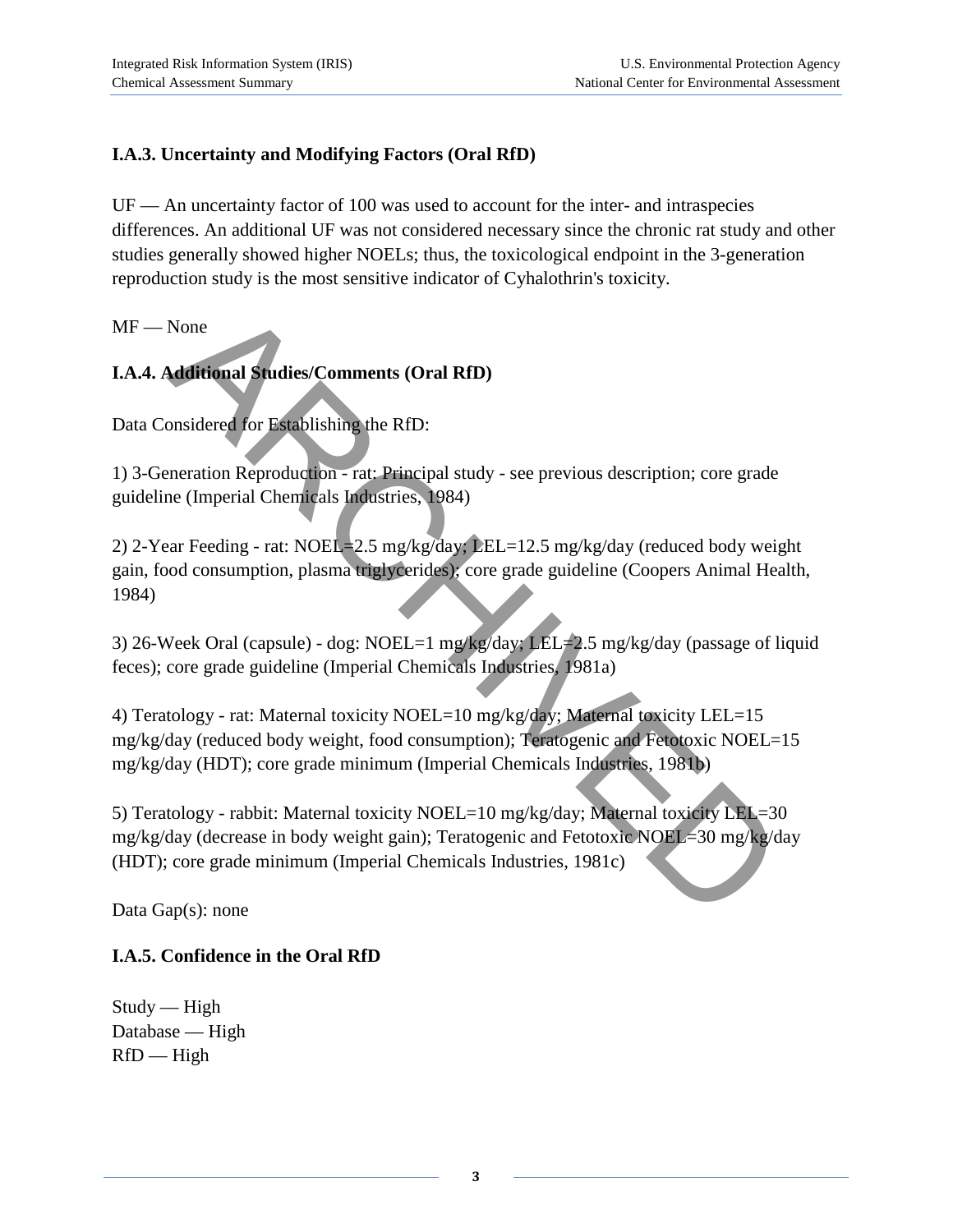The critical study on which the RfD is based is of high quality and sufficient duration; therefore, the critical study is given a high confidence rating. The other toxicology studies on Cyhalothrin are also of high quality; thus, the database is given a high confidence rating. High confidence in the RfD follows.

#### **I.A.6. EPA Documentation and Review of the Oral RfD**

Source Document — This assessment is not presented in any existing U.S. EPA document.

Other EPA Documentation — Pesticide Registration Files

Agency Work Group Review — 07/15/1987

Verification Date — 07/15/1987

Screening-Level Literature Review Findings — A screening-level review conducted by an EPA contractor of the more recent toxicology literature pertinent to the RfD for Cyhalothrin/Karate conducted in August 2003 did not identify any critical new studies. IRIS users who know of important new studies may provide that information to the IRIS Hotline at [hotline.iris@epa.gov](mailto:hotline.iris@epa.gov) or 202-566-1676. Document — This assessment is not presented in any existing U.S. EPA document<br>
EPA Documentation — Pesticide Registration Files<br>
Work Group Review — 07/15/1987<br>
tain Date — 07/15/1987<br>
Img-Level Literature Review Findings

#### **I.A.7. EPA Contacts (Oral RfD)**

Please contact the IRIS Hotline for all questions concerning this assessment or IRIS, in general, at  $(202)566-1676$  (phone),  $(202)566-1749$  (FAX) or **hotline.iris**@epa.gov (internet address).

#### **I.B. Reference Concentration for Chronic Inhalation Exposure (RfC)**

Substance Name — Cyhalothrin/Karate CASRN — 68085-85-8

Not available at this time.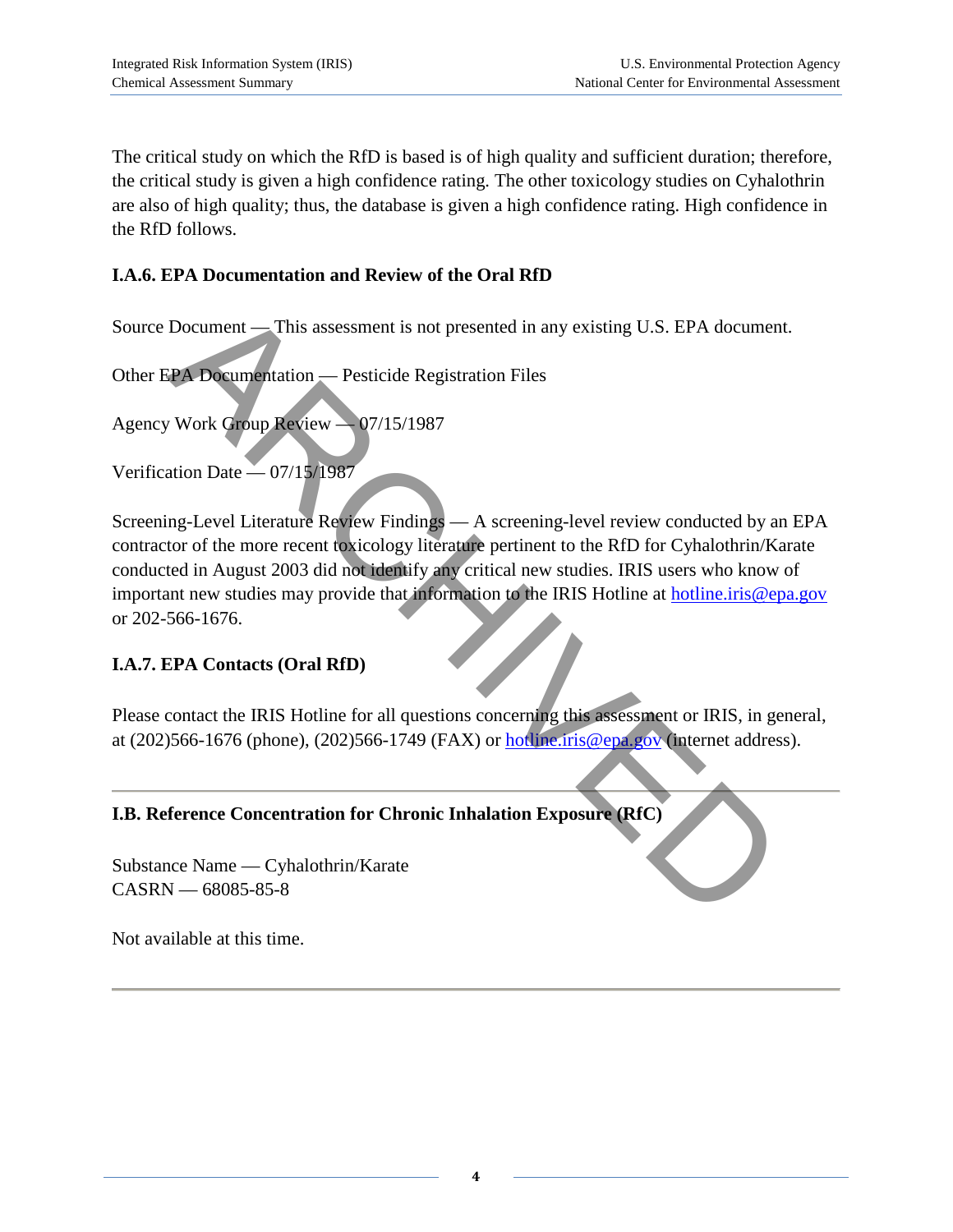# **II. Carcinogenicity Assessment for Lifetime Exposure**

Substance Name — Cyhalothrin/Karate CASRN — 68085-85-8

This substance/agent has not undergone a complete evaluation and determination under US EPA's IRIS program for evidence of human carcinogenic potential.

- **III. [reserved]**
- **IV. [reserved]**
- **V. [reserved]**

### **VI. Bibliography**

Substance Name — Cyhalothrin/Karate CASRN — 68085-85-8

#### **VI.A. Oral RfD References**

Coopers Animal Health, Inc. 1984. MRID No. 00154803. Available from EPA. Write to FOI, EPA, Washington, DC 20460. RIS program for evidence of human carcinogenic potential.<br>
<br>
Seerved Seerved Seerved Seerved Seerved Seerved Seerved Seerved Seerved Seerved Seerved Seerved Seerved Seerved Seerved Seerved Seerved Seerved Seement Control o

Imperial Chemical Industries, Ltd. 1984. MRID No. 00154802. Available from EPA. Write to FOI, EPA, Washington, DC 20460.

Imperial Chemical Industries, Ltd. 1981a. MRID No. 00154795. Available from EPA. Write to FOI, EPA, Washington, DC 20460.

Imperial Chemical Industries, Ltd. 1981b. MRID No. 00154800. Available from EPA. Write to FOI, EPA, Washington, DC 20460.

Imperial Chemical Industries, Ltd. 1981c. MRID No. 00154801. Available from EPA. Write to FOI, EPA, Washington, DC 20460.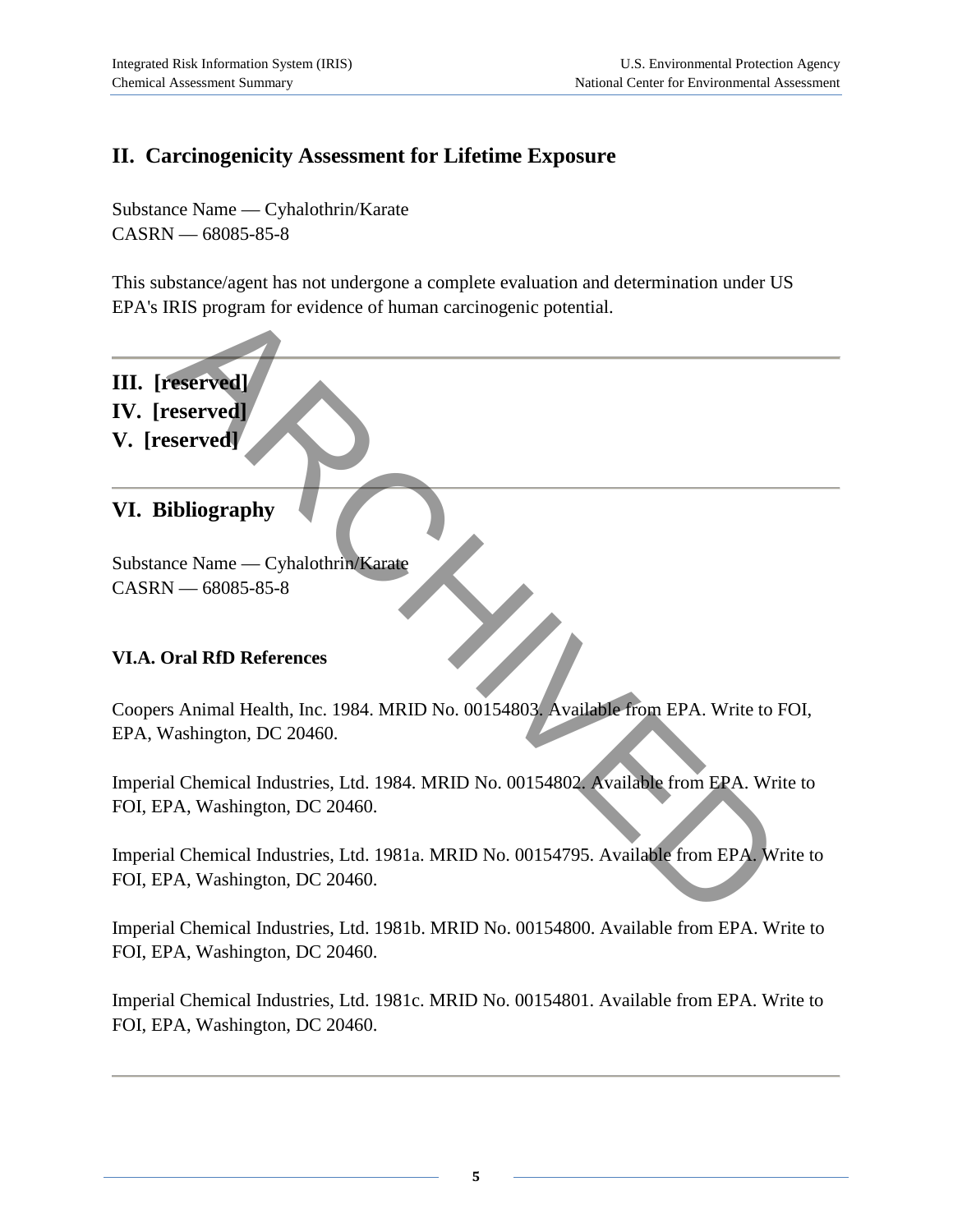#### **VI.B. Inhalation RfD References**

None

|                              |                | <b>VI.C. Carcinogenicity Assessment References</b>                 |
|------------------------------|----------------|--------------------------------------------------------------------|
| None                         |                |                                                                    |
| <b>VII. Revision History</b> |                |                                                                    |
|                              |                | Substance Name — Cyhalothrin/Karate                                |
|                              |                |                                                                    |
| CASRN - 68085-85-8           |                |                                                                    |
| <b>Date</b>                  | <b>Section</b> | <b>Description</b>                                                 |
| 10/28/2003                   | I.A.6.         | Screening-Level Literature Review Findings message has been added. |
|                              |                |                                                                    |
| <b>VIII.</b> Synonyms        |                |                                                                    |

Substance Name — Cyhalothrin/Karate CASRN — 68085-85-8 Last Revised — 06/30/1988

- 68085-85-8
- 91465-08-6
- CYCLOPROPANECARBOXYLIC ACID,3-(2-CHLORO-3,3,3-TRIFLUORO-1- PROPENYL)-2,2-DIMETHYL-,CYANO(3-PHENOXYPHENYL)METHYL ESTER